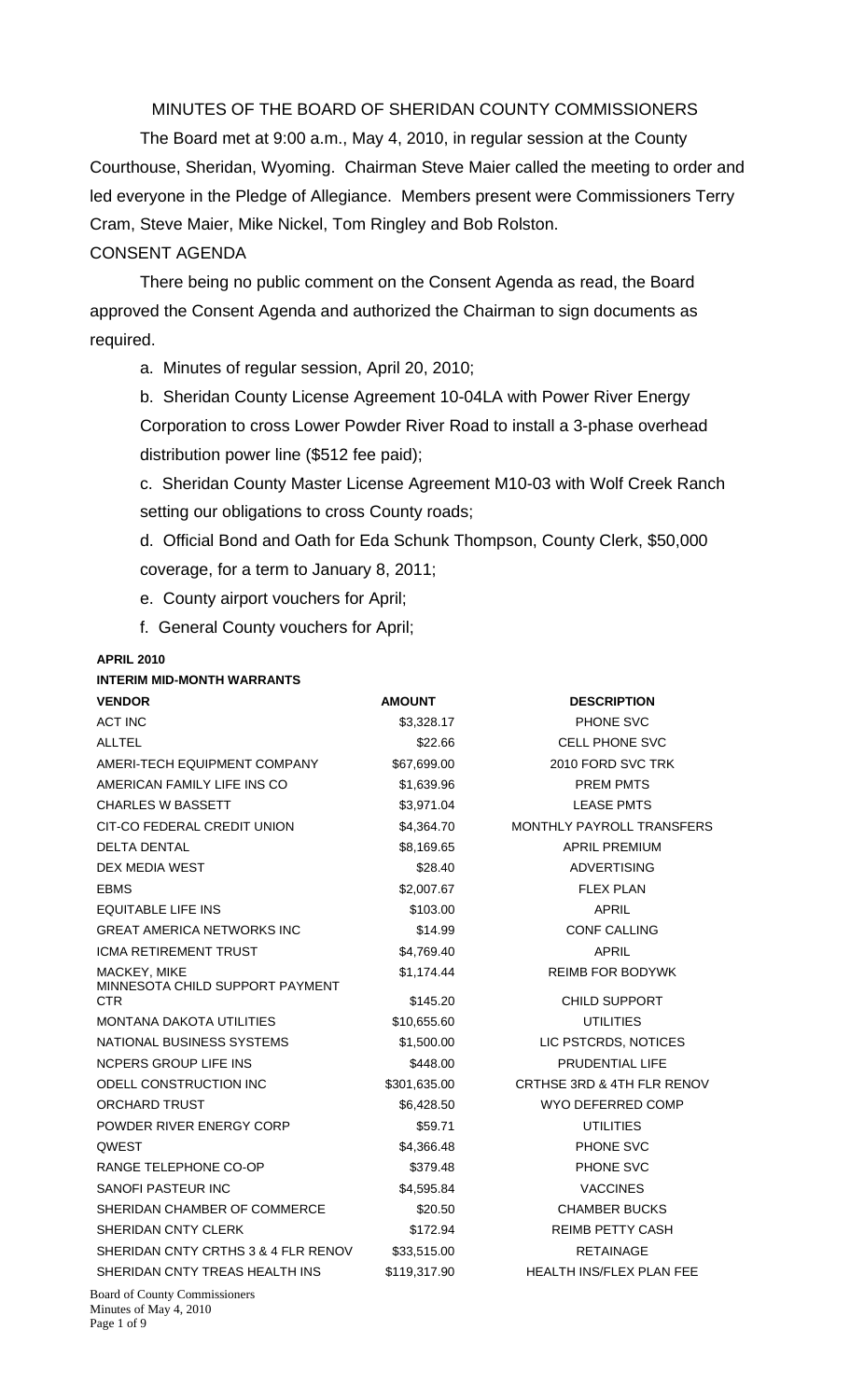| SHERIDAN CNTY TREAS PAYROLL TAX                                               | \$129,384.13           | 941                                  |
|-------------------------------------------------------------------------------|------------------------|--------------------------------------|
| STATE FARM MUTUAL AUTO INSURANCE<br>CO                                        | \$225.00               | ASSIGNMENT OF WAGES                  |
| <b>TOWN OF CLEARMONT</b>                                                      | \$50.00                | <b>UTILITIES</b>                     |
| UNITED LIFE INSURANCE CO                                                      | \$1,472.01             | APRIL                                |
| <b>VERIZON WIRELESS</b>                                                       | \$1,740.09             | <b>CELL PHONE SVC</b>                |
| <b>WRIGHT EXPRESS</b>                                                         | \$7,646.84             | <b>FUEL</b>                          |
| <b>WYDOT</b>                                                                  | \$13.00                | EXEMPT PLATES, VIN ASSIGNMENT        |
| WYO RETIREMENT SYSTEM                                                         | \$64,962.37            | APRIL                                |
| WYO WORKERS COMPENSATION DIV                                                  | \$4,641.31             | APRIL                                |
| WYOMING DEPT OF EMPLOYMENT                                                    | \$24,133.59            | <b>UNEMPLOYMENT</b>                  |
| TOTAL MID-MONTH INTERIM WARRANTS<br><b>PAID</b>                               | \$814,801.57           |                                      |
| <b>GENERAL COUNTY WARRANTS</b>                                                |                        |                                      |
| ABC SIGNS AND SPECIALTIES                                                     | \$425.00               | <b>SIGN</b>                          |
| ADDCO OFFICE SYSTEMS                                                          |                        | <b>SUPPLIES</b>                      |
| <b>AECOM</b>                                                                  | \$337.20               | SHERIDAN CNTY RIPARIAN MAPPING       |
|                                                                               | \$4,040.00<br>\$225.00 | <b>TESTING</b>                       |
| AIT LABORATORIES                                                              |                        |                                      |
| ALPHA CARD SYSTEMS                                                            | \$127.76               | <b>RIBBON</b>                        |
| ALSCO                                                                         | \$92.61                | <b>SUPPLIES</b>                      |
| AMERI-TECH EQUIPMENT COMPANY                                                  | \$310.00               | LIGHTS, RACK                         |
| AMERICAN SOCIETY FOR HORTICULTURAL                                            | \$45.40                | <b>GUIDE</b>                         |
| AMERICAN WELDING & GAS                                                        | \$368.83               | <b>SUPPLIES</b>                      |
| A-PLUS SERVICES LLC                                                           | \$35.00                | TOW ABANDONED VEHICLE                |
| ASSOCIATION OF PUBLIC SAFETY                                                  | \$687.00               | <b>CUSTOMER SVC COURSE</b>           |
| BARNEY, SHANE                                                                 | \$200.00               | <b>CLTHG ALLOW</b>                   |
| BENNETT, DIANNA                                                               | \$50.00                | <b>REIMB DUES</b>                    |
| <b>BENNICK, CONNIE</b>                                                        | \$78.12                | <b>CLTHG ALLOW</b>                   |
| BERRY, DAVID                                                                  | \$690.00               | CONT LABOR, DEP CORONER              |
| <b>BIGHORN DESIGN</b>                                                         | \$54.00                | <b>POLOS</b>                         |
| <b>BOBS PEST CONTROL</b>                                                      | \$35.00                | <b>MONTHLY SERVICE</b>               |
| <b>BULLDOGGER SERVICES</b>                                                    | \$4,694.13             | <b>LINER INSTALLATION</b>            |
| <b>BURGESS DESIGN GROUP</b>                                                   | \$1,488.00             | ADVERTISING, BOOKLET                 |
| <b>CAPTAIN CLEAN</b>                                                          | \$289.05               | <b>CARPET CLEANING</b>               |
| CARLSON, KATIE                                                                | \$34.10                | <b>MILEAGE</b>                       |
| <b>CARQUEST AUTO PARTS</b>                                                    | \$19.98                | <b>BLADES</b>                        |
| CARR, THOMAS                                                                  | \$1,000.00             | <b>STG FACILITY LEASE</b>            |
| <b>CARTRIDGE WORLD</b>                                                        | \$170.89               | <b>CTDGS</b>                         |
| CATERPILLAR FIN SERVICES CORP                                                 | \$27,937.14            | <b>COMPACTOR PMT</b>                 |
| <b>CBM FOOD SERVICE</b>                                                       | \$20,830.43            | <b>INMATE MEALS</b>                  |
| <b>CDW GOVERNMENT INC</b>                                                     | \$459.15               | <b>SUPPLIES</b>                      |
| CED INC                                                                       | \$82.36                | <b>LAMPS</b>                         |
| <b>CHAMPION FERRIES FUNERAL HOME</b>                                          | \$2,275.00             | REFRIG, TRNSPRT, RMVL, PHONE, RENT   |
| CHEM-DRY OF SHERIDAN                                                          | \$1,279.63             | <b>CARPET CLEANING</b>               |
| CIRCLE S SANITATION                                                           | \$140.00               | <b>TRASH</b>                         |
| <b>CITY LANDFILL</b>                                                          | \$5.00                 | <b>LANDFILL</b>                      |
| <b>CITY OF SHERIDAN</b>                                                       | \$664.50               | TRANSPORT, UTILITIES, VIN            |
| <b>CLEMENS EXTERIORS</b>                                                      | \$3,303.85             | <b>INSTALL ROOF PANELS</b>           |
| COLLINS COMMUNICATIONS                                                        | \$23,592.81            | SECURITY SYS, REPAIRS, SVC, INTERNET |
| <b>COMMUNICATION TECHNOLOGIES</b>                                             | \$1,208.60             | MICROPHONE, INSTALL RADIOS           |
| COMPUTER SOFTWARE ASSOCIATES                                                  | \$100.00               | <b>WEBHOST FEE</b>                   |
| <b>COOPERATIVE EXTENSION SERVICE</b>                                          |                        | <b>SALARY</b>                        |
| <b>CORONADO ENTERPRISES</b>                                                   | \$4,893.00             |                                      |
|                                                                               | \$222.35               | <b>VINYL</b>                         |
| CORRECTIONAL HEALTHCARE MGT.                                                  | \$17,056.43            | <b>INMATE MEDICAL SVC</b>            |
| <b>CRESCENT ELECTRIC SUPPLY</b>                                               | \$72.19                | <b>SUPPLIES</b>                      |
| <b>CULLIGAN OF SHERIDAN</b>                                                   | \$58.50                | <b>WATER</b>                         |
| DCM CONSTRUCTION LLC                                                          | \$280.00               | <b>DUMP TRUCK RENTAL</b>             |
| <b>Board of County Commissioners</b><br>Minutes of May 4, 2010<br>Page 2 of 9 |                        |                                      |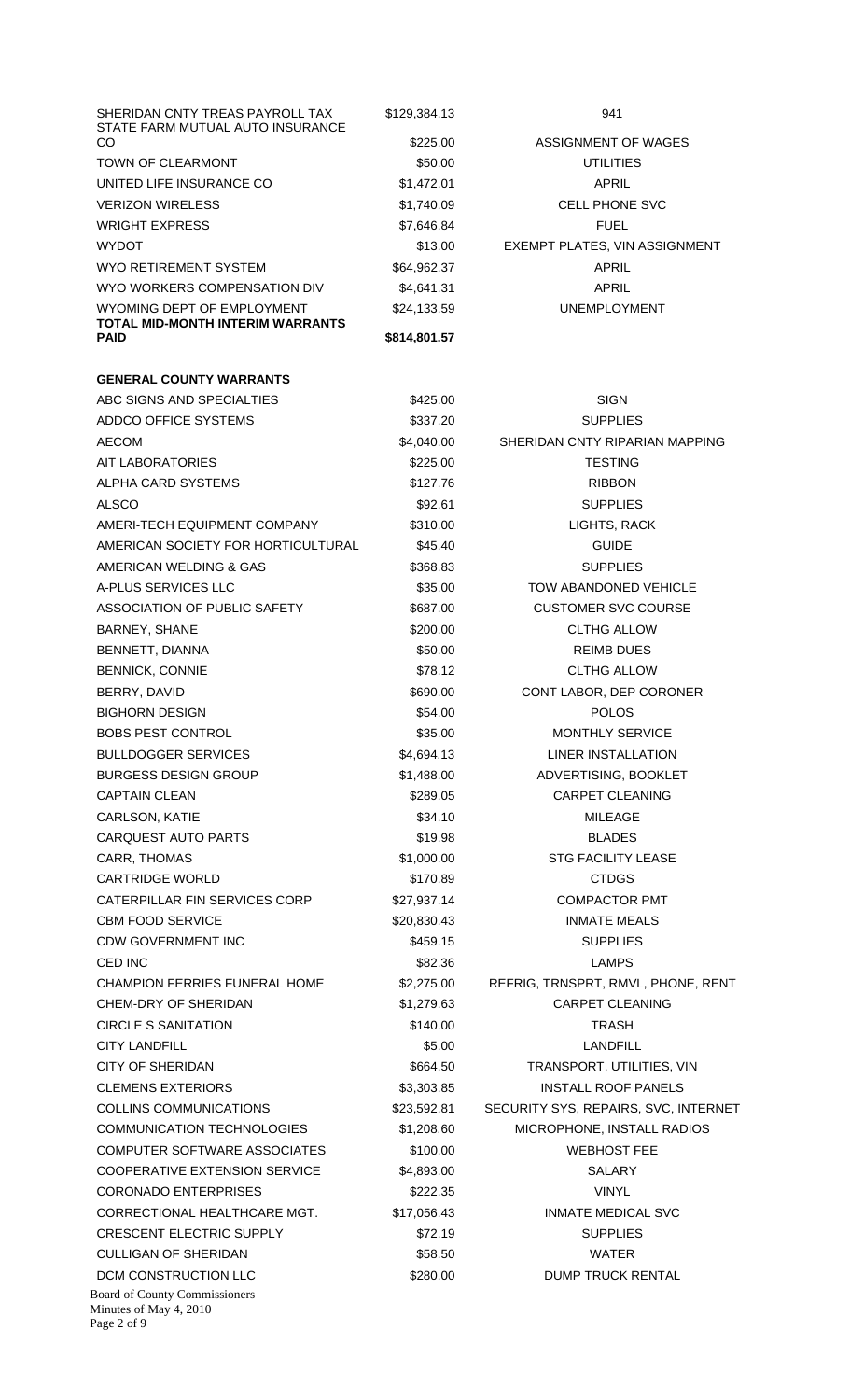Board of County Commissioners Minutes of May 4, 2010 Page 3 of 9 DELL MARKETING **\$1,484.96** DESKTOP DIVISION OF VICTIM SERVICES  $$65.00$  REGISTRATION DOWL HKM \$225.00 GRAVEL ANALYSIS ERC INC \$15.00 LAP STRAP EAST RIDGE TOWING **EAST RIDGE TOWING** \$35.00 \$35.00 TOWING ED HAMMER INC **EXECUTE:** THE STATE STATE STATE STATE STATE OIL CHNGS, REPAIRS ENTECH INC \$16,935.50 FAIRGRNDS PH 1A, CNTY RD 80 FARMERS CO-OP OIL **Example 2018** \$2,553.57 FUEL, FERTILIZER FASTENAL **EXECUTE:** THE STATE STATE STATES AND STATE STATES AND POWER PAK, SUPPLIES FECK SUSAN \$36.85 MILEAGE FEDEX \$11.07 SHIPPING FERRIES, JAY \$300.00 DEP CORONER FERRIES, MARK \$150.00 CORONER FILING SOURCE INC **\$4,093.00** S4,093.00 ID PRINTER, ACCESS FLAHARTY, JAN \$516.64 LEGAL FREMONT MOTOR **\$38.17** \$38.17 PARTS GARYS VACUUMS & STAMPS  $$116.55$   $$510.55$  STAMPS GASES PLUS \$381.46 SUPPLIES GENTRY'S HANDYMAN SERVICE **1998 SEPAIR SERVICE** \$575.33 **REPAIR WALL** GEORGETOWN ARCP \$150.00 SUBSCRIPTION GILLETTE COLLEGE \$904.00 MSHA ANNUAL GLAXOSMITHKLINE PHARMACEUTICALS \$11,377.00 \$11,371.00 GW MECHANICAL **60 CONTROL CONTROL** S1,310.00 **INSTALL HNGRS** HADLEY LAW OFFICE **1.836.00** S1,836.00 **LEGAL** HARVEST MOON INC  $$2,500.00$  LEASE PMT HEALTH EDUCATION ASSOC **\$6.00** \$6.00 ORDER HEALY LAW FIRM **\$843.75** S843.75 LEGAL HENRY SCHEIN INC **\$7,142.18** DIAG SYST, SUPPLIES HOLIDAY INN CASPER @MCMURRY PARK \$140.00 LODGING HOUSE OF CLEAN **1999 CLEAN** \$67.67 DISINFECTANT HUB INT'L MOUNTAIN STATES \$175.00 BOND IND COMMUNICATIONS & ELECT \$1,080.00 \$1,080.00 INDUSTRIAL WELDING & SUPPLY CO.  $$280.61$  SPRINGS INTER-MOUNTAIN LAB \$25.00 COLIFORM JACKSON ELECTRIC **\$147.50 REPAIR** JB STORAGE CONTAINERS \$135.00 STG CONTAINER RENT JERRY IEKEL, ACSW **EXECUTE 1999 CONSULTATION** \$240.00 CONSULTATION JIFFY LUBE \$84.68 OIL CHNGS JIMS TREE SERVICE **12000 SALLE 1999** \$4,400.00 TREE REMOVAL, PRUNING JLN NETWORKING \$2,017.20 SPILLMAN MAINT KANE FUNERAL HOME **82,295.00** \$2,295.00 CREMATION KERSTEN TRAILER SALES \$245.65 SUPPLIES KING LOCKSMITH ELECTRONICS  $$76.60$  PADLOCKS KINNAIRD LAW OFFICE **1.287.50** S1,387.50 LEGAL KLEPPERICH, JACQUELYN \$70.00 \$70.00 MILEAGE KMART \$27.98 SUP LANDONS GREENHOUSE & NURSERY \$59.88 POTS LEGERSKI, CARRIE \$24.20 MILEAGE LOCO PRINTING **1990 ENVELOPES, BUS CARDS** \$565.59 ENVELOPES, BUS CARDS MACS MOVING & STORAGE \$332.50 MOVE OFFICE MASTERCARD \$3,907.14 APRIL BILLS MCJUNKIN REDMAN 6170.80 SUPPLIES MCMURRY READY MIX \$7,043.40 PASS CRK CRUSHING & STOCKPILING MEMORIAL HOSPITAL \$22,265.85 INVOL HOSP, FIXED COST MERCK & COMPANY INC \$6,166.71 S6,166.71 VACCINES MIKES ELECTRIC INC **Alternative State State State State State State State State State State State State State State** MORT, WENDY **120 CONTROLLER IN THE STATE STATES ASSESSED AT A STATE OF STATE AND MILEAGE, EXP REIMB**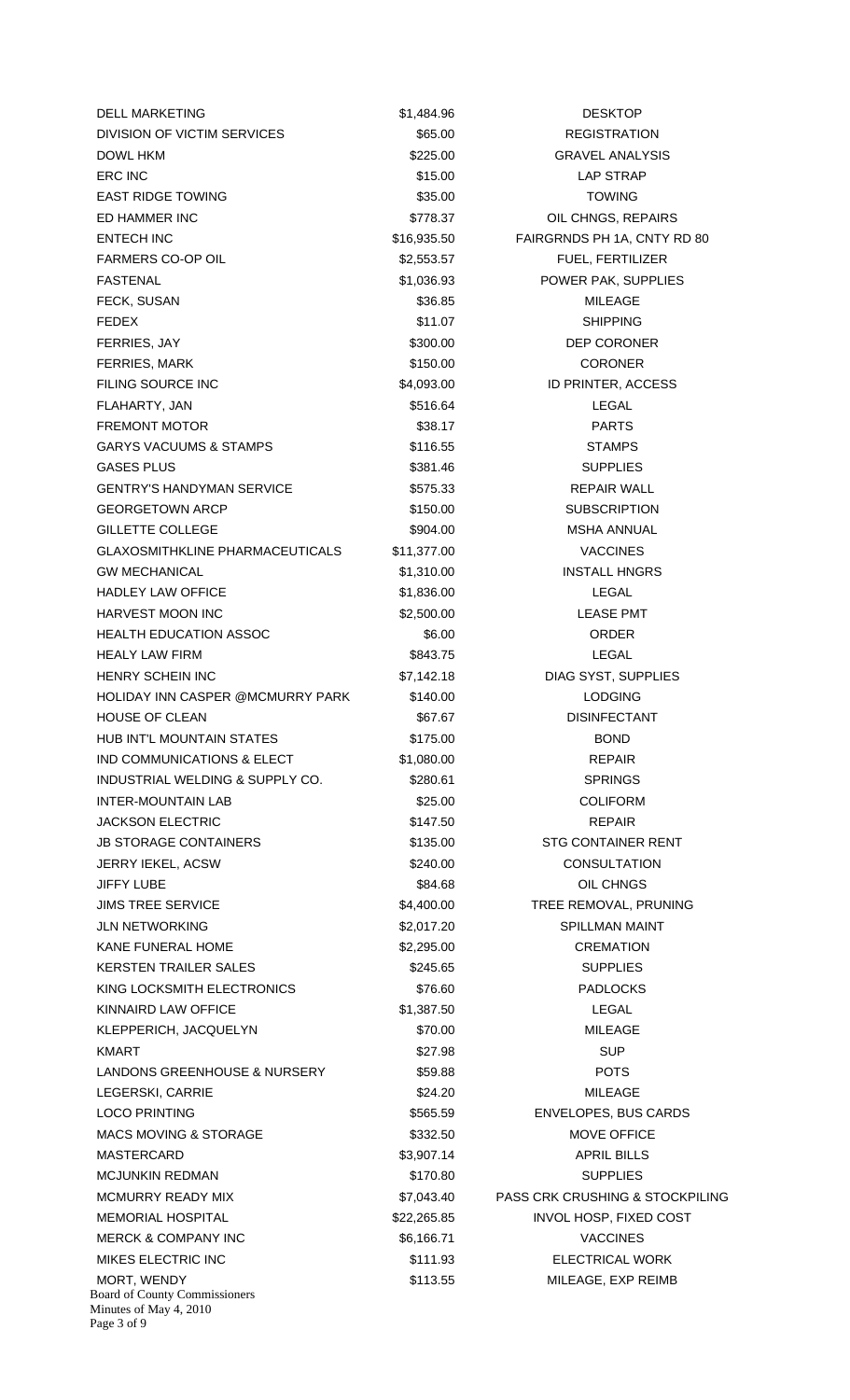| SHERIDAN CNTY FRGRNDS DRNG IMPROV<br><b>MOUNTAIN VIEW BUILDING INC</b><br>\$55,892.04<br>MULHOLLAND, RYAN<br>\$1,072.50<br><b>IT WORK</b><br>MURPHY, RAY<br>\$90.00<br><b>CONT LABOR</b><br>PARTS, SUPPLIES<br>NAPA AUTO PARTS<br>\$705.69<br>NATIONAL BUSINESS SYSTEMS<br>\$435.12<br><b>VEHICLE LIC POSTCARDS</b><br>NEVES UNIFORMS<br>\$167.19<br><b>UNIFORMS</b><br><b>ONE-CALL OF WYOMING</b><br><b>REGISTRATION</b><br>\$4.00<br><b>OREILLY AUTOMOTIVE</b><br>\$257.40<br><b>PARTS</b><br>PHONE SERVICE<br><b>PAETEC</b><br>\$35.55<br><b>PLAINSMAN PRINTING</b><br>\$286.15<br><b>ENVELOPES</b><br>POWDER RIVER POWER<br>\$290.21<br><b>PARTS</b><br>PRESTFELDT SURVEYING<br>\$3,985.00<br><b>MCCORMICK RD ROW</b><br><b>PRESTO PRINT &amp; COPY</b><br>\$197.70<br><b>PERMITS</b><br><b>PRILL BROTHERS INC</b><br>\$467.40<br><b>REPAIR RTU</b><br>PRIORITY DISPATCH<br><b>EMD COURSE</b><br>\$320.00<br>PUBLIC DEFENDERS OFFICE<br>\$4,529.49<br>LEGAL<br><b>QUALITY LAWN CARE &amp; SNOW REMOVAL</b><br>\$40.00<br>AERATOR USE<br><b>QUIK SAK</b><br>\$49.00<br><b>PROPANE</b><br><b>RBR TACTICAL ARMOR</b><br><b>BALLISTIC PROTECTION SETS</b><br>\$13,104.00<br>RIMVIEW INN<br>\$112.10<br><b>LODGING</b><br><b>ROETECH INC</b><br>\$315.00<br><b>ANALYSIS</b><br>SCHONENBACH, KATHIE<br>\$177.10<br><b>MILEAGE</b><br>SENIOR CITIZENS CENTER<br>\$50.00<br><b>BLDG USE</b><br><b>TWLS</b><br>SERVALL UNIFORM & LINEN SUPPLY<br>\$19.34<br>\$33.00<br>MILEAGE<br>SHELLEY, ROBERT<br>SHERIDAN ACE HARDWARE<br>\$29.00<br><b>SUPPLIES</b><br>SHERIDAN CNTY & PRO ATTNY TRUST<br><b>ACCT</b><br>\$10.00<br>SUBPOENA EXP REIMB<br>SHERIDAN CNTY AIRPORT<br>\$18,366.67<br>FIXED COST, LEASE PMTS<br>SHERIDAN CNTY EXTENSION<br><b>SUPPLIES</b><br>\$46.49<br>SHERIDAN CNTY FAIR ASSN<br><b>FIXED COST PMT</b><br>\$41,666.67<br>SHERIDAN CNTY FULMER PUBLIC LIBRARY<br>FIXED COST PMT<br>\$77,000.00<br>SHERIDAN COMMERCIAL CO<br>\$549.27<br><b>SUPPLIES</b><br><b>COMPUTER SYS</b><br>SHERIDAN COMPUTER INC<br>\$1,298.90<br>SHERIDAN COUNTY BOARD OF REALTORS<br><b>DUES</b><br>\$170.00<br>SHERIDAN COUNTY SCHOOL DISTRICT #1<br><b>MAILING</b><br>\$134.69<br>SHERIDAN ELECTRONICS<br>\$24.99<br><b>SANDISK</b><br>SHERIDAN FIRE EQUIPMENT<br>\$793.25<br><b>EXTINGUISHERS</b><br><b>MATERIAL</b><br><b>SHERIDAN IRON WORKS</b><br>\$26.72<br><b>KEYS</b><br>SHERIDAN LOCK & KEY<br>\$34.60<br>SHERIDAN MEDIA<br>\$200.00<br><b>ADVERTISING</b><br>ADVERTISING, SUBSCRIPTION<br>SHERIDAN PRESS INC<br>\$3,934.40<br>SHERIDAN SAW SERVICE<br>\$95.62<br><b>BARS, CHAINS</b><br>SHERIDAN STATIONERY<br>\$291.91<br><b>PLANT GUIDE</b><br><b>SHERWIN WILLIAMS</b><br>\$47.59<br><b>PAINT</b><br>SHIPTONS BIG R<br>\$46.46<br><b>SUPPLIES</b><br>SIERRA DETENTION SYSTEMS<br>\$580.00<br><b>FLEXIDOME</b><br>SOLVE IT INC<br><b>PROGRAMMING</b><br>\$160.00<br>SOURCE OFFICE PRODUCTS<br>\$1,608.37<br><b>SUPPLIES</b><br>SPAHN, BOBBIE<br>\$20.90<br>MILEAGE<br><b>STEVES TRUCK SERVICE</b><br>TIRES, REPAIR<br>\$6,840.92<br>STRAHAN & ASSOCIATES PC<br>HLTH OFFICER, INVOL HOSP<br>\$665.67<br><b>COMMISSARY ORDERS</b><br><b>SWANSON SERVICES CORP</b><br>\$4,049.35<br><b>SYSCO FOOD SERVICES</b><br>\$308.35<br><b>SUPPLIES</b><br>MILEAGE, MEALS<br>TELFORD, ASHLEY<br>\$194.39<br><b>POSTAGE</b><br>TERRY, SUSAN<br>\$5.47<br><b>Board of County Commissioners</b> | <b>MOTOROLA</b> | \$749.00 | REPAIR RADIOS |
|-------------------------------------------------------------------------------------------------------------------------------------------------------------------------------------------------------------------------------------------------------------------------------------------------------------------------------------------------------------------------------------------------------------------------------------------------------------------------------------------------------------------------------------------------------------------------------------------------------------------------------------------------------------------------------------------------------------------------------------------------------------------------------------------------------------------------------------------------------------------------------------------------------------------------------------------------------------------------------------------------------------------------------------------------------------------------------------------------------------------------------------------------------------------------------------------------------------------------------------------------------------------------------------------------------------------------------------------------------------------------------------------------------------------------------------------------------------------------------------------------------------------------------------------------------------------------------------------------------------------------------------------------------------------------------------------------------------------------------------------------------------------------------------------------------------------------------------------------------------------------------------------------------------------------------------------------------------------------------------------------------------------------------------------------------------------------------------------------------------------------------------------------------------------------------------------------------------------------------------------------------------------------------------------------------------------------------------------------------------------------------------------------------------------------------------------------------------------------------------------------------------------------------------------------------------------------------------------------------------------------------------------------------------------------------------------------------------------------------------------------------------------------------------------------------------------------------------------------------------------------------------------------------------------------------------------------------------------------------------------------------------------------------------------------------------------------------------------------------------------------------------------------------------------------------------------------------------------------------------------------------------------------------------------------------------------------------------------------------------------------------------|-----------------|----------|---------------|
|                                                                                                                                                                                                                                                                                                                                                                                                                                                                                                                                                                                                                                                                                                                                                                                                                                                                                                                                                                                                                                                                                                                                                                                                                                                                                                                                                                                                                                                                                                                                                                                                                                                                                                                                                                                                                                                                                                                                                                                                                                                                                                                                                                                                                                                                                                                                                                                                                                                                                                                                                                                                                                                                                                                                                                                                                                                                                                                                                                                                                                                                                                                                                                                                                                                                                                                                                                                     |                 |          |               |
|                                                                                                                                                                                                                                                                                                                                                                                                                                                                                                                                                                                                                                                                                                                                                                                                                                                                                                                                                                                                                                                                                                                                                                                                                                                                                                                                                                                                                                                                                                                                                                                                                                                                                                                                                                                                                                                                                                                                                                                                                                                                                                                                                                                                                                                                                                                                                                                                                                                                                                                                                                                                                                                                                                                                                                                                                                                                                                                                                                                                                                                                                                                                                                                                                                                                                                                                                                                     |                 |          |               |
|                                                                                                                                                                                                                                                                                                                                                                                                                                                                                                                                                                                                                                                                                                                                                                                                                                                                                                                                                                                                                                                                                                                                                                                                                                                                                                                                                                                                                                                                                                                                                                                                                                                                                                                                                                                                                                                                                                                                                                                                                                                                                                                                                                                                                                                                                                                                                                                                                                                                                                                                                                                                                                                                                                                                                                                                                                                                                                                                                                                                                                                                                                                                                                                                                                                                                                                                                                                     |                 |          |               |
|                                                                                                                                                                                                                                                                                                                                                                                                                                                                                                                                                                                                                                                                                                                                                                                                                                                                                                                                                                                                                                                                                                                                                                                                                                                                                                                                                                                                                                                                                                                                                                                                                                                                                                                                                                                                                                                                                                                                                                                                                                                                                                                                                                                                                                                                                                                                                                                                                                                                                                                                                                                                                                                                                                                                                                                                                                                                                                                                                                                                                                                                                                                                                                                                                                                                                                                                                                                     |                 |          |               |
|                                                                                                                                                                                                                                                                                                                                                                                                                                                                                                                                                                                                                                                                                                                                                                                                                                                                                                                                                                                                                                                                                                                                                                                                                                                                                                                                                                                                                                                                                                                                                                                                                                                                                                                                                                                                                                                                                                                                                                                                                                                                                                                                                                                                                                                                                                                                                                                                                                                                                                                                                                                                                                                                                                                                                                                                                                                                                                                                                                                                                                                                                                                                                                                                                                                                                                                                                                                     |                 |          |               |
|                                                                                                                                                                                                                                                                                                                                                                                                                                                                                                                                                                                                                                                                                                                                                                                                                                                                                                                                                                                                                                                                                                                                                                                                                                                                                                                                                                                                                                                                                                                                                                                                                                                                                                                                                                                                                                                                                                                                                                                                                                                                                                                                                                                                                                                                                                                                                                                                                                                                                                                                                                                                                                                                                                                                                                                                                                                                                                                                                                                                                                                                                                                                                                                                                                                                                                                                                                                     |                 |          |               |
|                                                                                                                                                                                                                                                                                                                                                                                                                                                                                                                                                                                                                                                                                                                                                                                                                                                                                                                                                                                                                                                                                                                                                                                                                                                                                                                                                                                                                                                                                                                                                                                                                                                                                                                                                                                                                                                                                                                                                                                                                                                                                                                                                                                                                                                                                                                                                                                                                                                                                                                                                                                                                                                                                                                                                                                                                                                                                                                                                                                                                                                                                                                                                                                                                                                                                                                                                                                     |                 |          |               |
|                                                                                                                                                                                                                                                                                                                                                                                                                                                                                                                                                                                                                                                                                                                                                                                                                                                                                                                                                                                                                                                                                                                                                                                                                                                                                                                                                                                                                                                                                                                                                                                                                                                                                                                                                                                                                                                                                                                                                                                                                                                                                                                                                                                                                                                                                                                                                                                                                                                                                                                                                                                                                                                                                                                                                                                                                                                                                                                                                                                                                                                                                                                                                                                                                                                                                                                                                                                     |                 |          |               |
|                                                                                                                                                                                                                                                                                                                                                                                                                                                                                                                                                                                                                                                                                                                                                                                                                                                                                                                                                                                                                                                                                                                                                                                                                                                                                                                                                                                                                                                                                                                                                                                                                                                                                                                                                                                                                                                                                                                                                                                                                                                                                                                                                                                                                                                                                                                                                                                                                                                                                                                                                                                                                                                                                                                                                                                                                                                                                                                                                                                                                                                                                                                                                                                                                                                                                                                                                                                     |                 |          |               |
|                                                                                                                                                                                                                                                                                                                                                                                                                                                                                                                                                                                                                                                                                                                                                                                                                                                                                                                                                                                                                                                                                                                                                                                                                                                                                                                                                                                                                                                                                                                                                                                                                                                                                                                                                                                                                                                                                                                                                                                                                                                                                                                                                                                                                                                                                                                                                                                                                                                                                                                                                                                                                                                                                                                                                                                                                                                                                                                                                                                                                                                                                                                                                                                                                                                                                                                                                                                     |                 |          |               |
|                                                                                                                                                                                                                                                                                                                                                                                                                                                                                                                                                                                                                                                                                                                                                                                                                                                                                                                                                                                                                                                                                                                                                                                                                                                                                                                                                                                                                                                                                                                                                                                                                                                                                                                                                                                                                                                                                                                                                                                                                                                                                                                                                                                                                                                                                                                                                                                                                                                                                                                                                                                                                                                                                                                                                                                                                                                                                                                                                                                                                                                                                                                                                                                                                                                                                                                                                                                     |                 |          |               |
|                                                                                                                                                                                                                                                                                                                                                                                                                                                                                                                                                                                                                                                                                                                                                                                                                                                                                                                                                                                                                                                                                                                                                                                                                                                                                                                                                                                                                                                                                                                                                                                                                                                                                                                                                                                                                                                                                                                                                                                                                                                                                                                                                                                                                                                                                                                                                                                                                                                                                                                                                                                                                                                                                                                                                                                                                                                                                                                                                                                                                                                                                                                                                                                                                                                                                                                                                                                     |                 |          |               |
|                                                                                                                                                                                                                                                                                                                                                                                                                                                                                                                                                                                                                                                                                                                                                                                                                                                                                                                                                                                                                                                                                                                                                                                                                                                                                                                                                                                                                                                                                                                                                                                                                                                                                                                                                                                                                                                                                                                                                                                                                                                                                                                                                                                                                                                                                                                                                                                                                                                                                                                                                                                                                                                                                                                                                                                                                                                                                                                                                                                                                                                                                                                                                                                                                                                                                                                                                                                     |                 |          |               |
|                                                                                                                                                                                                                                                                                                                                                                                                                                                                                                                                                                                                                                                                                                                                                                                                                                                                                                                                                                                                                                                                                                                                                                                                                                                                                                                                                                                                                                                                                                                                                                                                                                                                                                                                                                                                                                                                                                                                                                                                                                                                                                                                                                                                                                                                                                                                                                                                                                                                                                                                                                                                                                                                                                                                                                                                                                                                                                                                                                                                                                                                                                                                                                                                                                                                                                                                                                                     |                 |          |               |
|                                                                                                                                                                                                                                                                                                                                                                                                                                                                                                                                                                                                                                                                                                                                                                                                                                                                                                                                                                                                                                                                                                                                                                                                                                                                                                                                                                                                                                                                                                                                                                                                                                                                                                                                                                                                                                                                                                                                                                                                                                                                                                                                                                                                                                                                                                                                                                                                                                                                                                                                                                                                                                                                                                                                                                                                                                                                                                                                                                                                                                                                                                                                                                                                                                                                                                                                                                                     |                 |          |               |
|                                                                                                                                                                                                                                                                                                                                                                                                                                                                                                                                                                                                                                                                                                                                                                                                                                                                                                                                                                                                                                                                                                                                                                                                                                                                                                                                                                                                                                                                                                                                                                                                                                                                                                                                                                                                                                                                                                                                                                                                                                                                                                                                                                                                                                                                                                                                                                                                                                                                                                                                                                                                                                                                                                                                                                                                                                                                                                                                                                                                                                                                                                                                                                                                                                                                                                                                                                                     |                 |          |               |
|                                                                                                                                                                                                                                                                                                                                                                                                                                                                                                                                                                                                                                                                                                                                                                                                                                                                                                                                                                                                                                                                                                                                                                                                                                                                                                                                                                                                                                                                                                                                                                                                                                                                                                                                                                                                                                                                                                                                                                                                                                                                                                                                                                                                                                                                                                                                                                                                                                                                                                                                                                                                                                                                                                                                                                                                                                                                                                                                                                                                                                                                                                                                                                                                                                                                                                                                                                                     |                 |          |               |
|                                                                                                                                                                                                                                                                                                                                                                                                                                                                                                                                                                                                                                                                                                                                                                                                                                                                                                                                                                                                                                                                                                                                                                                                                                                                                                                                                                                                                                                                                                                                                                                                                                                                                                                                                                                                                                                                                                                                                                                                                                                                                                                                                                                                                                                                                                                                                                                                                                                                                                                                                                                                                                                                                                                                                                                                                                                                                                                                                                                                                                                                                                                                                                                                                                                                                                                                                                                     |                 |          |               |
|                                                                                                                                                                                                                                                                                                                                                                                                                                                                                                                                                                                                                                                                                                                                                                                                                                                                                                                                                                                                                                                                                                                                                                                                                                                                                                                                                                                                                                                                                                                                                                                                                                                                                                                                                                                                                                                                                                                                                                                                                                                                                                                                                                                                                                                                                                                                                                                                                                                                                                                                                                                                                                                                                                                                                                                                                                                                                                                                                                                                                                                                                                                                                                                                                                                                                                                                                                                     |                 |          |               |
|                                                                                                                                                                                                                                                                                                                                                                                                                                                                                                                                                                                                                                                                                                                                                                                                                                                                                                                                                                                                                                                                                                                                                                                                                                                                                                                                                                                                                                                                                                                                                                                                                                                                                                                                                                                                                                                                                                                                                                                                                                                                                                                                                                                                                                                                                                                                                                                                                                                                                                                                                                                                                                                                                                                                                                                                                                                                                                                                                                                                                                                                                                                                                                                                                                                                                                                                                                                     |                 |          |               |
|                                                                                                                                                                                                                                                                                                                                                                                                                                                                                                                                                                                                                                                                                                                                                                                                                                                                                                                                                                                                                                                                                                                                                                                                                                                                                                                                                                                                                                                                                                                                                                                                                                                                                                                                                                                                                                                                                                                                                                                                                                                                                                                                                                                                                                                                                                                                                                                                                                                                                                                                                                                                                                                                                                                                                                                                                                                                                                                                                                                                                                                                                                                                                                                                                                                                                                                                                                                     |                 |          |               |
|                                                                                                                                                                                                                                                                                                                                                                                                                                                                                                                                                                                                                                                                                                                                                                                                                                                                                                                                                                                                                                                                                                                                                                                                                                                                                                                                                                                                                                                                                                                                                                                                                                                                                                                                                                                                                                                                                                                                                                                                                                                                                                                                                                                                                                                                                                                                                                                                                                                                                                                                                                                                                                                                                                                                                                                                                                                                                                                                                                                                                                                                                                                                                                                                                                                                                                                                                                                     |                 |          |               |
|                                                                                                                                                                                                                                                                                                                                                                                                                                                                                                                                                                                                                                                                                                                                                                                                                                                                                                                                                                                                                                                                                                                                                                                                                                                                                                                                                                                                                                                                                                                                                                                                                                                                                                                                                                                                                                                                                                                                                                                                                                                                                                                                                                                                                                                                                                                                                                                                                                                                                                                                                                                                                                                                                                                                                                                                                                                                                                                                                                                                                                                                                                                                                                                                                                                                                                                                                                                     |                 |          |               |
|                                                                                                                                                                                                                                                                                                                                                                                                                                                                                                                                                                                                                                                                                                                                                                                                                                                                                                                                                                                                                                                                                                                                                                                                                                                                                                                                                                                                                                                                                                                                                                                                                                                                                                                                                                                                                                                                                                                                                                                                                                                                                                                                                                                                                                                                                                                                                                                                                                                                                                                                                                                                                                                                                                                                                                                                                                                                                                                                                                                                                                                                                                                                                                                                                                                                                                                                                                                     |                 |          |               |
|                                                                                                                                                                                                                                                                                                                                                                                                                                                                                                                                                                                                                                                                                                                                                                                                                                                                                                                                                                                                                                                                                                                                                                                                                                                                                                                                                                                                                                                                                                                                                                                                                                                                                                                                                                                                                                                                                                                                                                                                                                                                                                                                                                                                                                                                                                                                                                                                                                                                                                                                                                                                                                                                                                                                                                                                                                                                                                                                                                                                                                                                                                                                                                                                                                                                                                                                                                                     |                 |          |               |
|                                                                                                                                                                                                                                                                                                                                                                                                                                                                                                                                                                                                                                                                                                                                                                                                                                                                                                                                                                                                                                                                                                                                                                                                                                                                                                                                                                                                                                                                                                                                                                                                                                                                                                                                                                                                                                                                                                                                                                                                                                                                                                                                                                                                                                                                                                                                                                                                                                                                                                                                                                                                                                                                                                                                                                                                                                                                                                                                                                                                                                                                                                                                                                                                                                                                                                                                                                                     |                 |          |               |
|                                                                                                                                                                                                                                                                                                                                                                                                                                                                                                                                                                                                                                                                                                                                                                                                                                                                                                                                                                                                                                                                                                                                                                                                                                                                                                                                                                                                                                                                                                                                                                                                                                                                                                                                                                                                                                                                                                                                                                                                                                                                                                                                                                                                                                                                                                                                                                                                                                                                                                                                                                                                                                                                                                                                                                                                                                                                                                                                                                                                                                                                                                                                                                                                                                                                                                                                                                                     |                 |          |               |
|                                                                                                                                                                                                                                                                                                                                                                                                                                                                                                                                                                                                                                                                                                                                                                                                                                                                                                                                                                                                                                                                                                                                                                                                                                                                                                                                                                                                                                                                                                                                                                                                                                                                                                                                                                                                                                                                                                                                                                                                                                                                                                                                                                                                                                                                                                                                                                                                                                                                                                                                                                                                                                                                                                                                                                                                                                                                                                                                                                                                                                                                                                                                                                                                                                                                                                                                                                                     |                 |          |               |
|                                                                                                                                                                                                                                                                                                                                                                                                                                                                                                                                                                                                                                                                                                                                                                                                                                                                                                                                                                                                                                                                                                                                                                                                                                                                                                                                                                                                                                                                                                                                                                                                                                                                                                                                                                                                                                                                                                                                                                                                                                                                                                                                                                                                                                                                                                                                                                                                                                                                                                                                                                                                                                                                                                                                                                                                                                                                                                                                                                                                                                                                                                                                                                                                                                                                                                                                                                                     |                 |          |               |
|                                                                                                                                                                                                                                                                                                                                                                                                                                                                                                                                                                                                                                                                                                                                                                                                                                                                                                                                                                                                                                                                                                                                                                                                                                                                                                                                                                                                                                                                                                                                                                                                                                                                                                                                                                                                                                                                                                                                                                                                                                                                                                                                                                                                                                                                                                                                                                                                                                                                                                                                                                                                                                                                                                                                                                                                                                                                                                                                                                                                                                                                                                                                                                                                                                                                                                                                                                                     |                 |          |               |
|                                                                                                                                                                                                                                                                                                                                                                                                                                                                                                                                                                                                                                                                                                                                                                                                                                                                                                                                                                                                                                                                                                                                                                                                                                                                                                                                                                                                                                                                                                                                                                                                                                                                                                                                                                                                                                                                                                                                                                                                                                                                                                                                                                                                                                                                                                                                                                                                                                                                                                                                                                                                                                                                                                                                                                                                                                                                                                                                                                                                                                                                                                                                                                                                                                                                                                                                                                                     |                 |          |               |
|                                                                                                                                                                                                                                                                                                                                                                                                                                                                                                                                                                                                                                                                                                                                                                                                                                                                                                                                                                                                                                                                                                                                                                                                                                                                                                                                                                                                                                                                                                                                                                                                                                                                                                                                                                                                                                                                                                                                                                                                                                                                                                                                                                                                                                                                                                                                                                                                                                                                                                                                                                                                                                                                                                                                                                                                                                                                                                                                                                                                                                                                                                                                                                                                                                                                                                                                                                                     |                 |          |               |
|                                                                                                                                                                                                                                                                                                                                                                                                                                                                                                                                                                                                                                                                                                                                                                                                                                                                                                                                                                                                                                                                                                                                                                                                                                                                                                                                                                                                                                                                                                                                                                                                                                                                                                                                                                                                                                                                                                                                                                                                                                                                                                                                                                                                                                                                                                                                                                                                                                                                                                                                                                                                                                                                                                                                                                                                                                                                                                                                                                                                                                                                                                                                                                                                                                                                                                                                                                                     |                 |          |               |
|                                                                                                                                                                                                                                                                                                                                                                                                                                                                                                                                                                                                                                                                                                                                                                                                                                                                                                                                                                                                                                                                                                                                                                                                                                                                                                                                                                                                                                                                                                                                                                                                                                                                                                                                                                                                                                                                                                                                                                                                                                                                                                                                                                                                                                                                                                                                                                                                                                                                                                                                                                                                                                                                                                                                                                                                                                                                                                                                                                                                                                                                                                                                                                                                                                                                                                                                                                                     |                 |          |               |
|                                                                                                                                                                                                                                                                                                                                                                                                                                                                                                                                                                                                                                                                                                                                                                                                                                                                                                                                                                                                                                                                                                                                                                                                                                                                                                                                                                                                                                                                                                                                                                                                                                                                                                                                                                                                                                                                                                                                                                                                                                                                                                                                                                                                                                                                                                                                                                                                                                                                                                                                                                                                                                                                                                                                                                                                                                                                                                                                                                                                                                                                                                                                                                                                                                                                                                                                                                                     |                 |          |               |
|                                                                                                                                                                                                                                                                                                                                                                                                                                                                                                                                                                                                                                                                                                                                                                                                                                                                                                                                                                                                                                                                                                                                                                                                                                                                                                                                                                                                                                                                                                                                                                                                                                                                                                                                                                                                                                                                                                                                                                                                                                                                                                                                                                                                                                                                                                                                                                                                                                                                                                                                                                                                                                                                                                                                                                                                                                                                                                                                                                                                                                                                                                                                                                                                                                                                                                                                                                                     |                 |          |               |
|                                                                                                                                                                                                                                                                                                                                                                                                                                                                                                                                                                                                                                                                                                                                                                                                                                                                                                                                                                                                                                                                                                                                                                                                                                                                                                                                                                                                                                                                                                                                                                                                                                                                                                                                                                                                                                                                                                                                                                                                                                                                                                                                                                                                                                                                                                                                                                                                                                                                                                                                                                                                                                                                                                                                                                                                                                                                                                                                                                                                                                                                                                                                                                                                                                                                                                                                                                                     |                 |          |               |
|                                                                                                                                                                                                                                                                                                                                                                                                                                                                                                                                                                                                                                                                                                                                                                                                                                                                                                                                                                                                                                                                                                                                                                                                                                                                                                                                                                                                                                                                                                                                                                                                                                                                                                                                                                                                                                                                                                                                                                                                                                                                                                                                                                                                                                                                                                                                                                                                                                                                                                                                                                                                                                                                                                                                                                                                                                                                                                                                                                                                                                                                                                                                                                                                                                                                                                                                                                                     |                 |          |               |
|                                                                                                                                                                                                                                                                                                                                                                                                                                                                                                                                                                                                                                                                                                                                                                                                                                                                                                                                                                                                                                                                                                                                                                                                                                                                                                                                                                                                                                                                                                                                                                                                                                                                                                                                                                                                                                                                                                                                                                                                                                                                                                                                                                                                                                                                                                                                                                                                                                                                                                                                                                                                                                                                                                                                                                                                                                                                                                                                                                                                                                                                                                                                                                                                                                                                                                                                                                                     |                 |          |               |
|                                                                                                                                                                                                                                                                                                                                                                                                                                                                                                                                                                                                                                                                                                                                                                                                                                                                                                                                                                                                                                                                                                                                                                                                                                                                                                                                                                                                                                                                                                                                                                                                                                                                                                                                                                                                                                                                                                                                                                                                                                                                                                                                                                                                                                                                                                                                                                                                                                                                                                                                                                                                                                                                                                                                                                                                                                                                                                                                                                                                                                                                                                                                                                                                                                                                                                                                                                                     |                 |          |               |
|                                                                                                                                                                                                                                                                                                                                                                                                                                                                                                                                                                                                                                                                                                                                                                                                                                                                                                                                                                                                                                                                                                                                                                                                                                                                                                                                                                                                                                                                                                                                                                                                                                                                                                                                                                                                                                                                                                                                                                                                                                                                                                                                                                                                                                                                                                                                                                                                                                                                                                                                                                                                                                                                                                                                                                                                                                                                                                                                                                                                                                                                                                                                                                                                                                                                                                                                                                                     |                 |          |               |
|                                                                                                                                                                                                                                                                                                                                                                                                                                                                                                                                                                                                                                                                                                                                                                                                                                                                                                                                                                                                                                                                                                                                                                                                                                                                                                                                                                                                                                                                                                                                                                                                                                                                                                                                                                                                                                                                                                                                                                                                                                                                                                                                                                                                                                                                                                                                                                                                                                                                                                                                                                                                                                                                                                                                                                                                                                                                                                                                                                                                                                                                                                                                                                                                                                                                                                                                                                                     |                 |          |               |
|                                                                                                                                                                                                                                                                                                                                                                                                                                                                                                                                                                                                                                                                                                                                                                                                                                                                                                                                                                                                                                                                                                                                                                                                                                                                                                                                                                                                                                                                                                                                                                                                                                                                                                                                                                                                                                                                                                                                                                                                                                                                                                                                                                                                                                                                                                                                                                                                                                                                                                                                                                                                                                                                                                                                                                                                                                                                                                                                                                                                                                                                                                                                                                                                                                                                                                                                                                                     |                 |          |               |
|                                                                                                                                                                                                                                                                                                                                                                                                                                                                                                                                                                                                                                                                                                                                                                                                                                                                                                                                                                                                                                                                                                                                                                                                                                                                                                                                                                                                                                                                                                                                                                                                                                                                                                                                                                                                                                                                                                                                                                                                                                                                                                                                                                                                                                                                                                                                                                                                                                                                                                                                                                                                                                                                                                                                                                                                                                                                                                                                                                                                                                                                                                                                                                                                                                                                                                                                                                                     |                 |          |               |
|                                                                                                                                                                                                                                                                                                                                                                                                                                                                                                                                                                                                                                                                                                                                                                                                                                                                                                                                                                                                                                                                                                                                                                                                                                                                                                                                                                                                                                                                                                                                                                                                                                                                                                                                                                                                                                                                                                                                                                                                                                                                                                                                                                                                                                                                                                                                                                                                                                                                                                                                                                                                                                                                                                                                                                                                                                                                                                                                                                                                                                                                                                                                                                                                                                                                                                                                                                                     |                 |          |               |
|                                                                                                                                                                                                                                                                                                                                                                                                                                                                                                                                                                                                                                                                                                                                                                                                                                                                                                                                                                                                                                                                                                                                                                                                                                                                                                                                                                                                                                                                                                                                                                                                                                                                                                                                                                                                                                                                                                                                                                                                                                                                                                                                                                                                                                                                                                                                                                                                                                                                                                                                                                                                                                                                                                                                                                                                                                                                                                                                                                                                                                                                                                                                                                                                                                                                                                                                                                                     |                 |          |               |
|                                                                                                                                                                                                                                                                                                                                                                                                                                                                                                                                                                                                                                                                                                                                                                                                                                                                                                                                                                                                                                                                                                                                                                                                                                                                                                                                                                                                                                                                                                                                                                                                                                                                                                                                                                                                                                                                                                                                                                                                                                                                                                                                                                                                                                                                                                                                                                                                                                                                                                                                                                                                                                                                                                                                                                                                                                                                                                                                                                                                                                                                                                                                                                                                                                                                                                                                                                                     |                 |          |               |
|                                                                                                                                                                                                                                                                                                                                                                                                                                                                                                                                                                                                                                                                                                                                                                                                                                                                                                                                                                                                                                                                                                                                                                                                                                                                                                                                                                                                                                                                                                                                                                                                                                                                                                                                                                                                                                                                                                                                                                                                                                                                                                                                                                                                                                                                                                                                                                                                                                                                                                                                                                                                                                                                                                                                                                                                                                                                                                                                                                                                                                                                                                                                                                                                                                                                                                                                                                                     |                 |          |               |
|                                                                                                                                                                                                                                                                                                                                                                                                                                                                                                                                                                                                                                                                                                                                                                                                                                                                                                                                                                                                                                                                                                                                                                                                                                                                                                                                                                                                                                                                                                                                                                                                                                                                                                                                                                                                                                                                                                                                                                                                                                                                                                                                                                                                                                                                                                                                                                                                                                                                                                                                                                                                                                                                                                                                                                                                                                                                                                                                                                                                                                                                                                                                                                                                                                                                                                                                                                                     |                 |          |               |
|                                                                                                                                                                                                                                                                                                                                                                                                                                                                                                                                                                                                                                                                                                                                                                                                                                                                                                                                                                                                                                                                                                                                                                                                                                                                                                                                                                                                                                                                                                                                                                                                                                                                                                                                                                                                                                                                                                                                                                                                                                                                                                                                                                                                                                                                                                                                                                                                                                                                                                                                                                                                                                                                                                                                                                                                                                                                                                                                                                                                                                                                                                                                                                                                                                                                                                                                                                                     |                 |          |               |
|                                                                                                                                                                                                                                                                                                                                                                                                                                                                                                                                                                                                                                                                                                                                                                                                                                                                                                                                                                                                                                                                                                                                                                                                                                                                                                                                                                                                                                                                                                                                                                                                                                                                                                                                                                                                                                                                                                                                                                                                                                                                                                                                                                                                                                                                                                                                                                                                                                                                                                                                                                                                                                                                                                                                                                                                                                                                                                                                                                                                                                                                                                                                                                                                                                                                                                                                                                                     |                 |          |               |
|                                                                                                                                                                                                                                                                                                                                                                                                                                                                                                                                                                                                                                                                                                                                                                                                                                                                                                                                                                                                                                                                                                                                                                                                                                                                                                                                                                                                                                                                                                                                                                                                                                                                                                                                                                                                                                                                                                                                                                                                                                                                                                                                                                                                                                                                                                                                                                                                                                                                                                                                                                                                                                                                                                                                                                                                                                                                                                                                                                                                                                                                                                                                                                                                                                                                                                                                                                                     |                 |          |               |
|                                                                                                                                                                                                                                                                                                                                                                                                                                                                                                                                                                                                                                                                                                                                                                                                                                                                                                                                                                                                                                                                                                                                                                                                                                                                                                                                                                                                                                                                                                                                                                                                                                                                                                                                                                                                                                                                                                                                                                                                                                                                                                                                                                                                                                                                                                                                                                                                                                                                                                                                                                                                                                                                                                                                                                                                                                                                                                                                                                                                                                                                                                                                                                                                                                                                                                                                                                                     |                 |          |               |
|                                                                                                                                                                                                                                                                                                                                                                                                                                                                                                                                                                                                                                                                                                                                                                                                                                                                                                                                                                                                                                                                                                                                                                                                                                                                                                                                                                                                                                                                                                                                                                                                                                                                                                                                                                                                                                                                                                                                                                                                                                                                                                                                                                                                                                                                                                                                                                                                                                                                                                                                                                                                                                                                                                                                                                                                                                                                                                                                                                                                                                                                                                                                                                                                                                                                                                                                                                                     |                 |          |               |
|                                                                                                                                                                                                                                                                                                                                                                                                                                                                                                                                                                                                                                                                                                                                                                                                                                                                                                                                                                                                                                                                                                                                                                                                                                                                                                                                                                                                                                                                                                                                                                                                                                                                                                                                                                                                                                                                                                                                                                                                                                                                                                                                                                                                                                                                                                                                                                                                                                                                                                                                                                                                                                                                                                                                                                                                                                                                                                                                                                                                                                                                                                                                                                                                                                                                                                                                                                                     |                 |          |               |
|                                                                                                                                                                                                                                                                                                                                                                                                                                                                                                                                                                                                                                                                                                                                                                                                                                                                                                                                                                                                                                                                                                                                                                                                                                                                                                                                                                                                                                                                                                                                                                                                                                                                                                                                                                                                                                                                                                                                                                                                                                                                                                                                                                                                                                                                                                                                                                                                                                                                                                                                                                                                                                                                                                                                                                                                                                                                                                                                                                                                                                                                                                                                                                                                                                                                                                                                                                                     |                 |          |               |

Board of County Commissioners Minutes of May 4, 2010 Page 4 of 9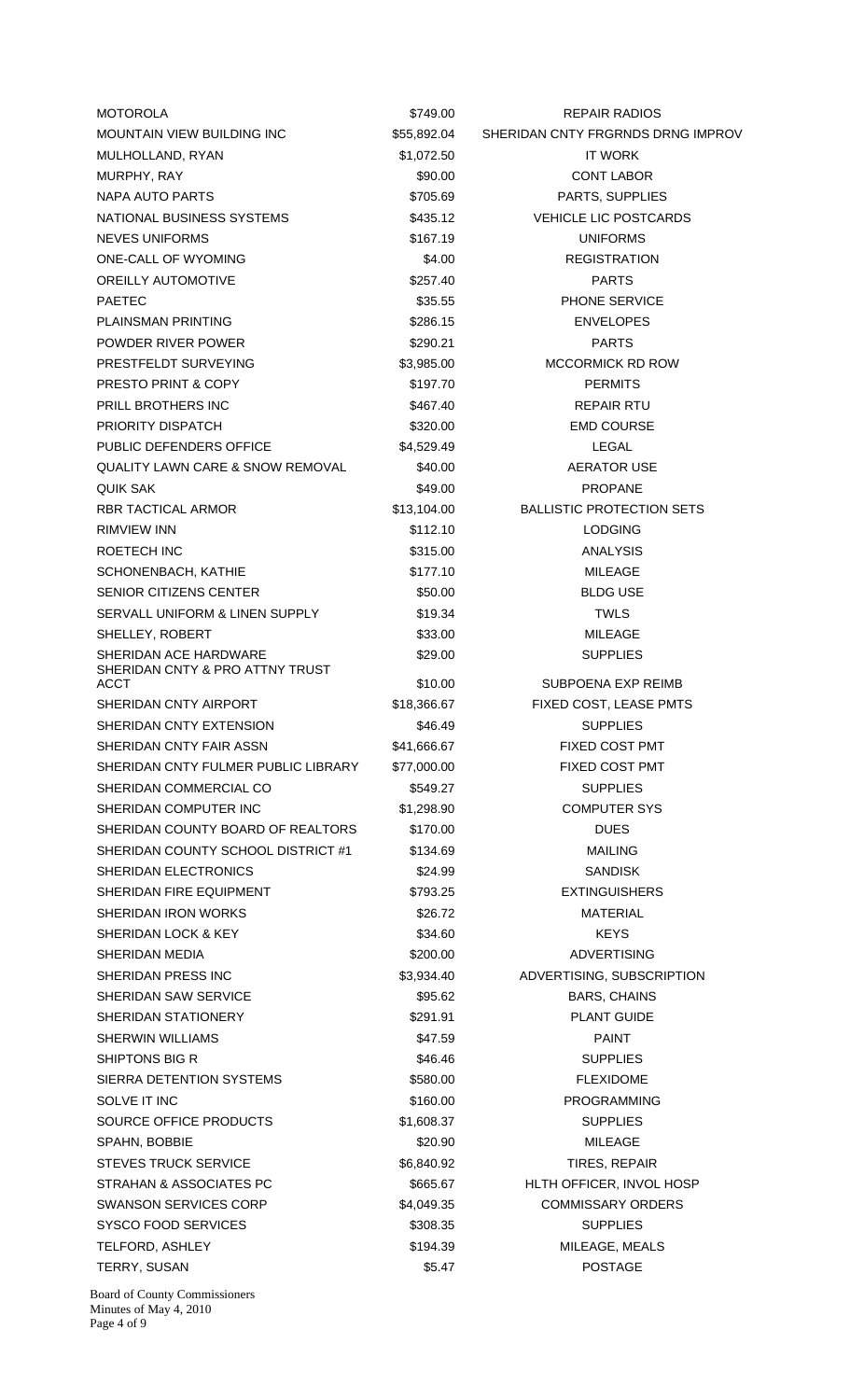| THE BIG HORN MOUNTAIN RADIO                                                   |              |                                                                |
|-------------------------------------------------------------------------------|--------------|----------------------------------------------------------------|
| <b>NETWORK</b>                                                                | \$350.00     | <b>ADVERTISING</b>                                             |
| THE COUNTRY BOUNTY                                                            | \$142.50     | <b>ADVERTISING</b>                                             |
| THOS. Y PICKETT & CO INC                                                      | \$5,200.00   | <b>VALUATION CONTRACT</b>                                      |
| TIRE-RAMA CORPORATE OFFICE                                                    | \$35.00      | <b>TIRE REPAIR</b>                                             |
| TONGUE RIVER STONE INC                                                        | \$212.36     | <b>SCORIA</b>                                                  |
| TONGUE RIVER VALLEY COMMUNITY CTR                                             | \$50.00      | ROOM RENTAL                                                    |
| TOP OFFICE PRODUCTS                                                           | \$14,451.65  | COPY CHGS, SHRDR, FURN, SUPPLIES                               |
| <b>TRACKER SOFTWARE CORP</b>                                                  | \$375.00     | <b>PUBWORKS SUPPORT</b>                                        |
| TRAUGHBER, MEGAN                                                              | \$109.90     | <b>TRAVEL EXP</b><br>CRTHSE 3RD & 4TH FLR RENOV, PUB HLTH      |
| <b>TSP INC</b>                                                                | \$6,662.72   | <b>UPGRADES</b>                                                |
| ULTRAMAX AMMUNITION                                                           | \$3,807.00   | <b>AMMO</b>                                                    |
| UNIVERSITY OF WYOMING                                                         | \$420.00     | <b>MSTR GARDENER NTBKS</b>                                     |
| <b>VALLEY MOTOR HONDA</b>                                                     | \$16.04      | <b>BLADES</b>                                                  |
| <b>VALLEY MOTOR LEASING</b>                                                   | \$2,451.54   | <b>LEASE PMTS</b><br>SCA PTHWY, SCA WTR LINE, W BRNDG LN, CNTY |
| <b>VISTA WEST ENGINEERING</b>                                                 | \$46,669.77  | <b>RDS</b>                                                     |
| <b>VOLUNTEERS OF AMERICA</b>                                                  | \$75.00      | <b>SCREENING</b>                                               |
| <b>WPCI</b>                                                                   | \$28.50      | <b>SCREENING</b>                                               |
| WAREHOUSE MARKET                                                              | \$676.10     | <b>SUPPLIES</b>                                                |
| WAY OIL CO                                                                    | \$14.98      | <b>FUEL</b>                                                    |
| WEST PAYMENT CENTER                                                           | \$1,018.50   | <b>WEST INFO CHGS</b>                                          |
| WESTERN WATER CONSULTANTS                                                     | \$9,635.30   | STORY SEPTIC ASSMNT                                            |
| WILLIAMSON, WANDA                                                             | \$189.20     | <b>MILEAGE</b>                                                 |
| WILLIS, KENTZ                                                                 | \$487.52     | <b>EXP REIMB</b>                                               |
| WORDEN, WESLEY                                                                | \$450.00     | <b>CONT LABOR</b>                                              |
| WYATT, AMY                                                                    | \$28.05      | <b>MILEAGE</b>                                                 |
| WYOMING DEPT OF HEALTH                                                        | \$30,742.95  | PAYROLL, BKGRND CHK                                            |
| <b>WYOMING ELECTRIC</b>                                                       | \$97.50      | <b>REPAIR RADIO</b>                                            |
| WYOMING MACHINERY COMPANY                                                     | \$4,129.38   | PARTS, REPAIRS                                                 |
| WYOMING TECHNOLOGY TRANSFER CTR                                               | \$100.00     | <b>REGISTRATION</b>                                            |
| <b>TOTAL GENERAL COUNTY WARRANTS</b>                                          | \$600,243.37 |                                                                |
| <b>AIRPORT WARRANTS</b>                                                       |              |                                                                |
| <b>ALLTEL</b>                                                                 | \$38.80      | <b>CELL PHONE SVC</b>                                          |
| BIG SKY FIRE EQUIPMENT                                                        | \$88.13      | <b>PARTS</b>                                                   |
| <b>BRESNAN COMMUNICATIONS</b>                                                 | \$278.48     | INTERNET, PHONE SVC                                            |
| <b>BURGESS DESIGN GROUP</b>                                                   | \$4,441.05   | AIRPORT PROMOTION                                              |
| <b>CARQUEST</b>                                                               | \$218.64     | <b>PARTS</b>                                                   |
| CASPER/NATRONA COUNTY INT'L AIRPORT                                           | \$625.00     | TRAINING                                                       |
| CED INC                                                                       | \$220.96     | <b>PARTS</b>                                                   |
| <b>CITY OF SHERIDAN</b>                                                       | \$79.05      | UTILITIES                                                      |
| <b>COMTRONIX</b>                                                              | \$285.00     | <b>ALARM MONITORING</b>                                        |
| DOUGLAS PORTABLE TOILETS                                                      | \$99.00      | PORTABLE TOILET                                                |
| FASTENAL                                                                      | \$1.63       | <b>PIN</b>                                                     |
| <b>FSH COMMUNICATIONS</b>                                                     | \$140.00     | <b>PAYPHONE</b>                                                |
| <b>GASES PLUS</b>                                                             | \$82.83      | <b>SUPPLIES</b>                                                |
| <b>GRAINGER</b>                                                               | \$57.47      | <b>BATTERY</b>                                                 |
| HEARTLAND KUBOTA                                                              | \$25.00      | <b>GRINDINGS</b>                                               |
| HOME DEPOT                                                                    | \$1,530.52   | MULCH, SUPPLIES                                                |
| <b>INDUSTRIAL TOWEL &amp; SUPPLY</b>                                          | \$25.44      | <b>TOWELS</b>                                                  |
| KNECHT HOME CENTER                                                            | \$25.96      | <b>SEALANT</b>                                                 |
| MASTERCARD                                                                    | \$1,184.68   | VENDING PRODUCTS, MEALS, FUEL, SUP                             |
| <b>MODERN ELECTRIC CO</b>                                                     | \$882.00     | <b>SERVICE RAMP LIGHTS</b>                                     |
| <b>MONTANA DAKOTA UTILITIES</b>                                               | \$3,466.21   | <b>UTILITIES</b>                                               |
| MULLINAX CONCRETE SERVICE                                                     | \$449.00     | <b>ROCK</b>                                                    |
| NAPA AUTO PARTS                                                               | \$26.68      | <b>SUPPLIES</b>                                                |
| <b>OUTDOOR POWER EQUIPMENT</b>                                                | \$17.27      | <b>CABLE</b>                                                   |
| <b>Board of County Commissioners</b><br>Minutes of May 4, 2010<br>Page 5 of 9 |              |                                                                |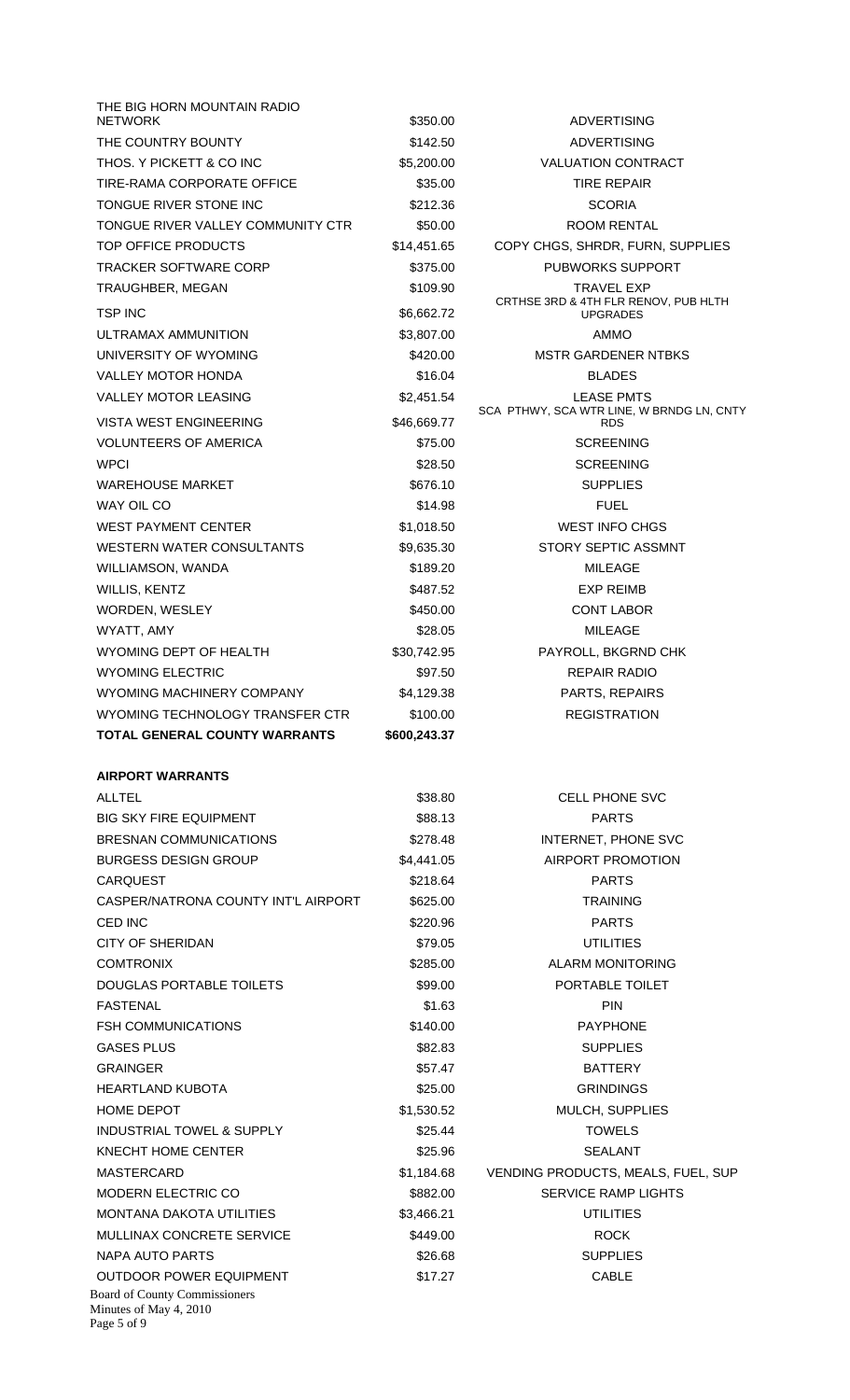| <b>POSTMASTER</b>             | \$88.00     | <b>POSTAGE</b>                      |
|-------------------------------|-------------|-------------------------------------|
| POWDER RIVER HTG & AIR COND   | \$1,661.70  | <b>HEATER</b>                       |
| <b>SCA PETTY CASH</b>         | \$33.99     | POSTAGE, FINGERPRINTING             |
| SHERIDAN COMMERCIAL           | \$63.40     | <b>SUPPLIES</b>                     |
| SHERIDAN LOCK & KEY           | \$139.20    | <b>KEYS</b>                         |
| SHERIDAN MONUMENT             | \$3,125.00  | <b>SIGN</b>                         |
| SHERIDAN PRESS                | \$603.00    | <b>ADVERTISING</b>                  |
| SHERIDAN SAW SERVICE          | \$34.10     | <b>SERVICE RAMP LIGHTS</b>          |
| SHIPTONS BIG R                | \$25.49     | <b>SUPPLIES</b>                     |
| SMITH, TINA JO                | \$68.20     | <b>MILEAGE</b>                      |
| SOURCE OFFICE PRODUCTS        | \$262.93    | <b>TONERS</b>                       |
| <b>STEVES TRUCK SERVICE</b>   | \$127.50    | <b>REPAIR</b>                       |
| SUTTON AG ENTERPRISES INC     | \$158.82    | PEST CONTROL                        |
| <b>TIRE RAMA</b>              | \$35.00     | <b>REPAIR</b>                       |
| <b>VISTA WEST</b>             | \$55,365.43 | TERM, RNWY, RAMP, GATE, TAXIWAY IMP |
| <b>WALMART</b>                | \$186.72    | <b>VENDING PRODUCTS, SUPPLIES</b>   |
| <b>WESTERN EXTINGUISHERS</b>  | \$76.90     | <b>PARTS</b>                        |
| <b>WYOMING RENTS</b>          | \$85.00     | <b>RENT ROTOTILLER</b>              |
| <b>TOTAL AIRPORT WARRANTS</b> | \$76,429.18 |                                     |

#### AGENDA

The agenda was approved as published.

#### ANNOUNCEMENTS

 Chairman Maier said there will be one vacancy on the Planning and Zoning Commission, this position is open to an interested volunteer residing in the unincorporated area of the County. There is also an opening on the Sheridan County Fulmer Public Library Board. Letters of interest should accompany a completed Board application form that may be found at www.sheridancounty.com. Click on Boards to access the form. PUBLIC COMMENTS

No public comments.

# NATIONAL SALVATION ARMY WEEK

 Commissioner Cram read a proclamation recognizing the Salvation Army's professional services to the community and their mission in Sheridan County. The Board proclaimed May 10 through May 15 as National Salvation Army Week. FIREWORKS PERMIT

 The Board approved a supervised public display fireworks permit for Ron Copeland for July 3, 2010 at the Ucross Foundation, Clearmont, WY.

 The Board also approved a supervised public display fireworks permit for Bruce Burns for July 4, 2010 at the Big Horn Equestrian Center. The Public Works Department will provide barriers to prohibit public parking on Bird Farm Road from the intersection with County Road 30, Kruse Creek Road, to the Dennison property turnoff between the hours of 1:00 pm and 11:00 pm for this event and the Sheriff's Office will provide assistance with parking control.

#### WOLF CREEK RANCH

 The Board discussed a request for Sheridan County License Agreement 10-05LA, Wolf Creek Ranch to cross Beckton Road to install an irrigation pipeline extension with a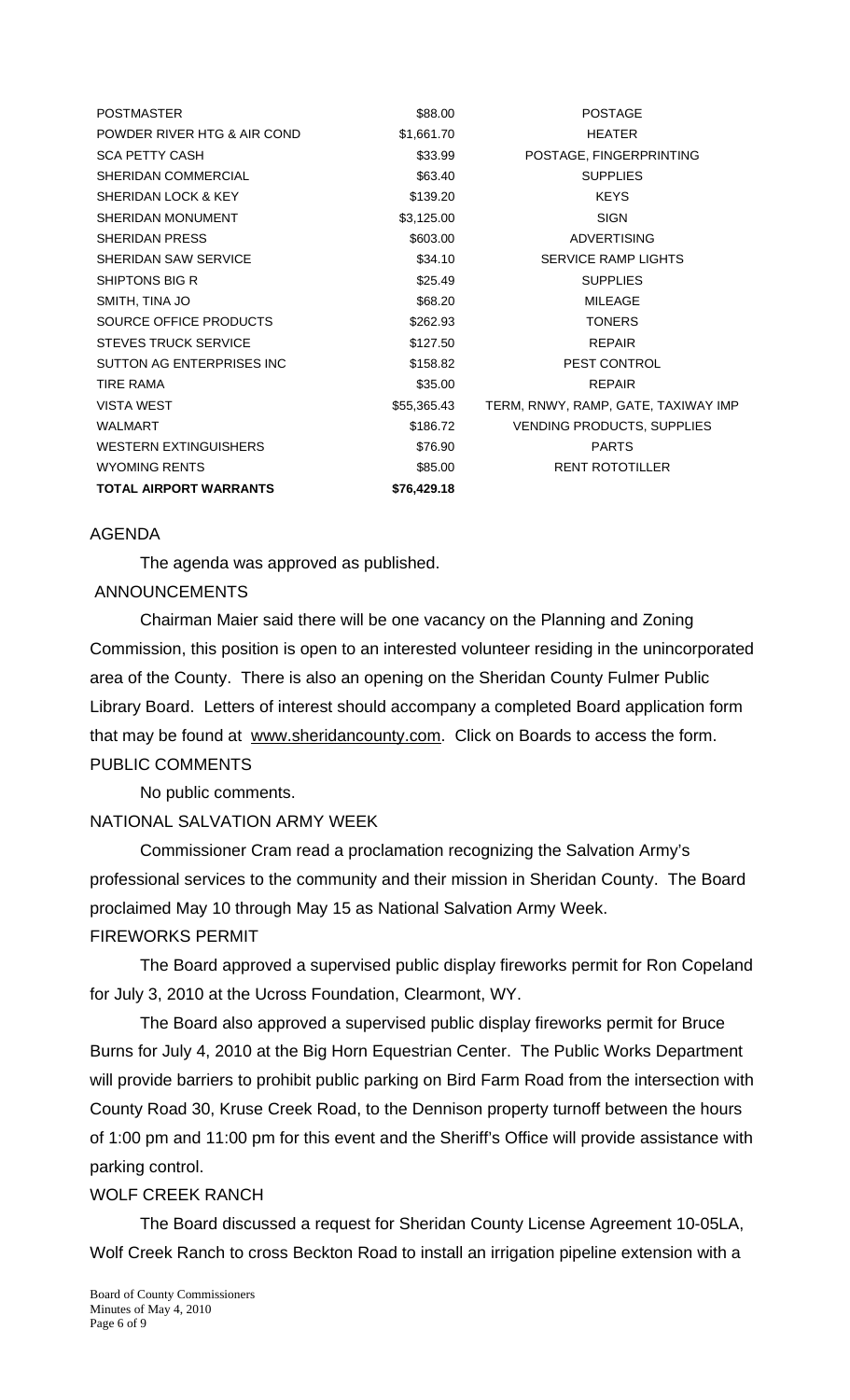fee waiver request. County Engineer, Ken Mueller stated that in the past, fees have been waived for individuals when the request is for personal use. Mr. Berry stated that he plans to help with Wolf Creek conservation when the amount of water in the creek is low to help the environment. The Board approved the License Agreement and fee waiver request for \$1,025 for the footage charge; applicant will pay the \$500 flat fee. LUBE REZONE R-10-002

 The public hearing opened at 9:15am with discussion from applicant, Leslie Lube. She stated that she has resolved the division of property with her ex-husband; as long as her ex-husband could build another home on the property they would not be seeking a subdivision. There was discussion as to whether the existing home would meet the criteria for a "guest house". Mark Reid, the County Planner stated that the Guest House Regulations were currently being revised. The public meeting closed at 9:23 am. Commissioner Ringley made a motion to postpone the rezone so the applicant can gather more information on the size of the principal home and the Planning Office can determine whether it would meet the criteria to be considered a "guest house". The motion was passed for the postponement of the rezone request until the next board meeting, May 18, 2010.

## DEWEY FIDELITY QUARRY Q-10-001

 The renewal request is for the applicant to remove a large stockpile of gravel over a 5 year period. The public hearing opened at 9:24 am. Dan Powell, Construction Water Manager for Fidelity, stated that there will be no quarry operations, only removal of the 10,000 yards of gravel stockpiled from the original quarry. The public hearing closed at 9:27am. The Board approved the Dewey Fidelity Quarry operations consisting of 8.98 acres for five years with the following conditions with a vote of 5-0;

1. Dust control on haul roads, stockpiles and work areas, as needed, as required in accordance with requirements of the County Engineer and Section 23 of the Zoning Resolution;

2. The permit shall be effective for 5 years, beginning from the day of approval by the BOCC;

3. Hours of operation are Monday – Friday 7:30 am to 5:00pm, Saturday 7:30 am

to 1:00pm and no hours of operation on Sunday;

4. No crushing at the site shall be permitted;

5. The applicant shall provide to the County Engineer any permits or renewed permits as required by the State throughout the life of the project, as well as changes that may take place to the operation of the quarry due to changes in regulations or permissions from the State of Wyoming. This includes documentation that the site has been reclaimed to the satisfaction of the DEQ;

6. No signage shall be permitted other than required permit signage by DEQ.

7. Should the owner sell the property; the new owner(s) shall contact the Sheridan County Public Works office as to the change in ownership and to receive a copy of the conditions of the quarry permit.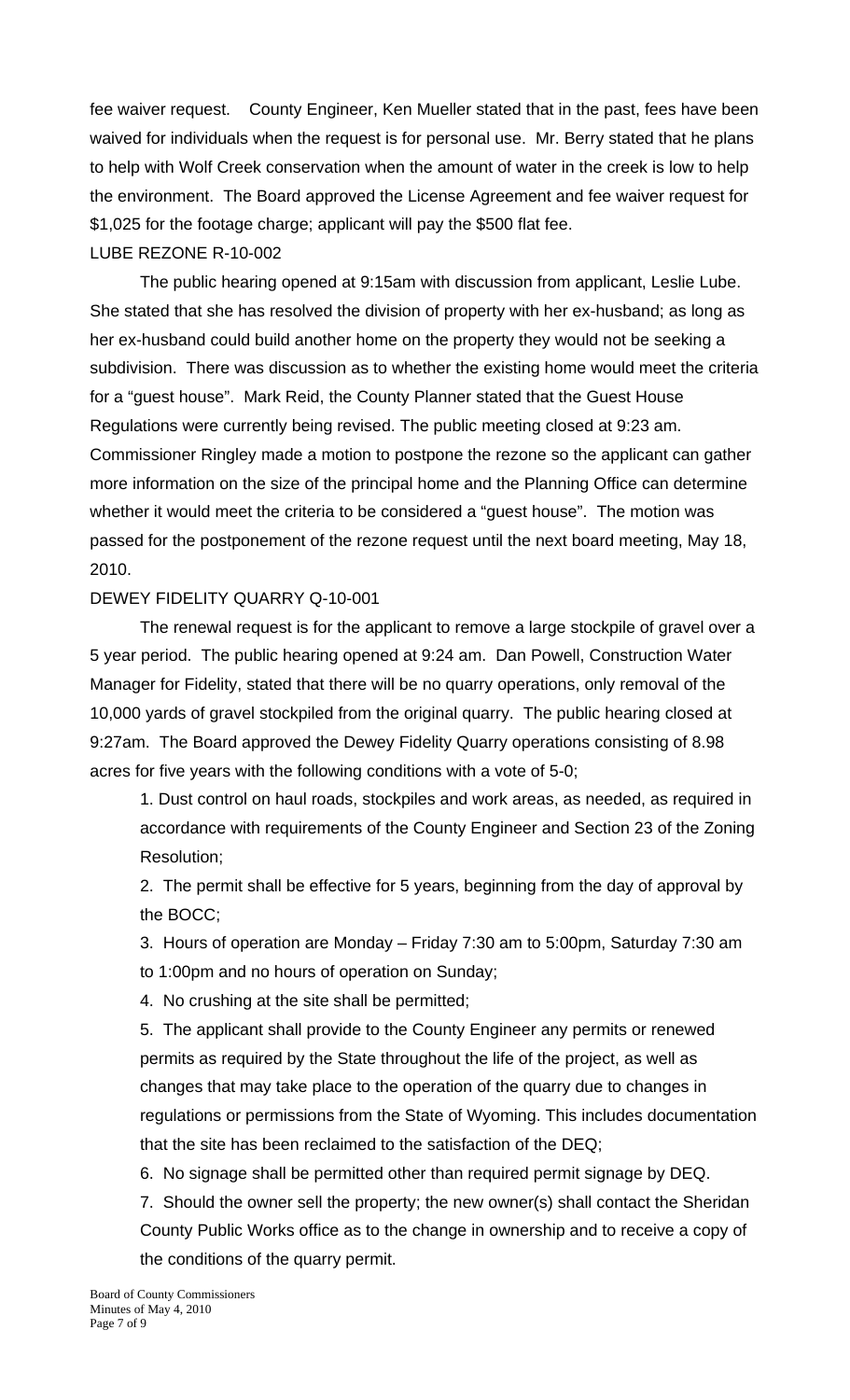## PENNACO-MARATHON OIL STORAGE YARD CUP-10-002

 This CUP request is to enlarge the present site from 3 acres to 5.102 acres located off of Highway 336 for temporary storage and staging of materials and equipment related to CBM production. Commissioner Maier opened the public hearing at 9:30 am, Robin DeBolt, Land Development Coordinator, read the staff report. Applicant, Tyler Sims, the Lead Land Specialist for Marathon Oil said they are working with the local land owners in fencing off areas for grazing. They have cleaned up the previous area close to the road and are preparing for reclamation efforts. The public hearing was closed at 9:33 am. The Board approved the CUP permitting the use of 5.2 acre storage yard exclusively for the coalbed methane industry with the following conditions with a vote of 5-0;

1. The conditions of item CU-06-008: Marathon Oil-Pennaco Energy CUP is herewith void and replaced with the conditions of CU-10-002: Pennaco-Marathon Oil Storage Yard CUP.

2. All materials storage, structures and parking areas permitted under Item CU-06-008 shall cease to be used and the property reclaimed within 90 days of approval of this permit by the BOCC unless it is part of the 5.2 acre parcel permitted under CU-10-002,

3. The applicant shall stake out the 5.2 acre site within 60 days of approval by the BOCC and/or have the proposed fence up as shown on the submitted site plan.

4. The applicant is permitted to place one office/trailer structure at the site for business purposes only. A building permit and inspections are required.

5. No additional lighting or signage shall be added to the site. Any exterior lighting shall be shielded to prevent direct glare to adjoining properties or public rights-ofway.

6. Should the owner sell the property; the new owner(s) shall contact the Sheridan County Public Works office as to the change in ownership and to receive a copy of the conditions of the CUP.

7. Should the site cease to be used for storage of materials used in the coal bed methane industry, the site shall be reclaimed by the applicant within one year. PLANNING AND ZONING COMMISSION

 In accordance with recent legislative changes to W.S. 18-5-202, stating that the BOCC must designate a County employee to serve as the Commission secretary; the BOCC appointed Mark Reid, County Planner to serve as the Commission secretary. PASS CREEK ROAD

 Ken Muller, County Engineer stated that the County had received 5 proposals for improvements to Pass Creek Road and awarded DCM Construction LLC of Sheridan the contract with the lowest bid. Mr. Muller stated that the County has worked with DCM Construction before and we very satisfied with their work. The Board authorized the Chairman to execute the agreement with DCM Construction LLC for a term to October 4, 2010 with the work being paid at an hourly rate.

UNCOLLECTIBLE NSF CHECKS